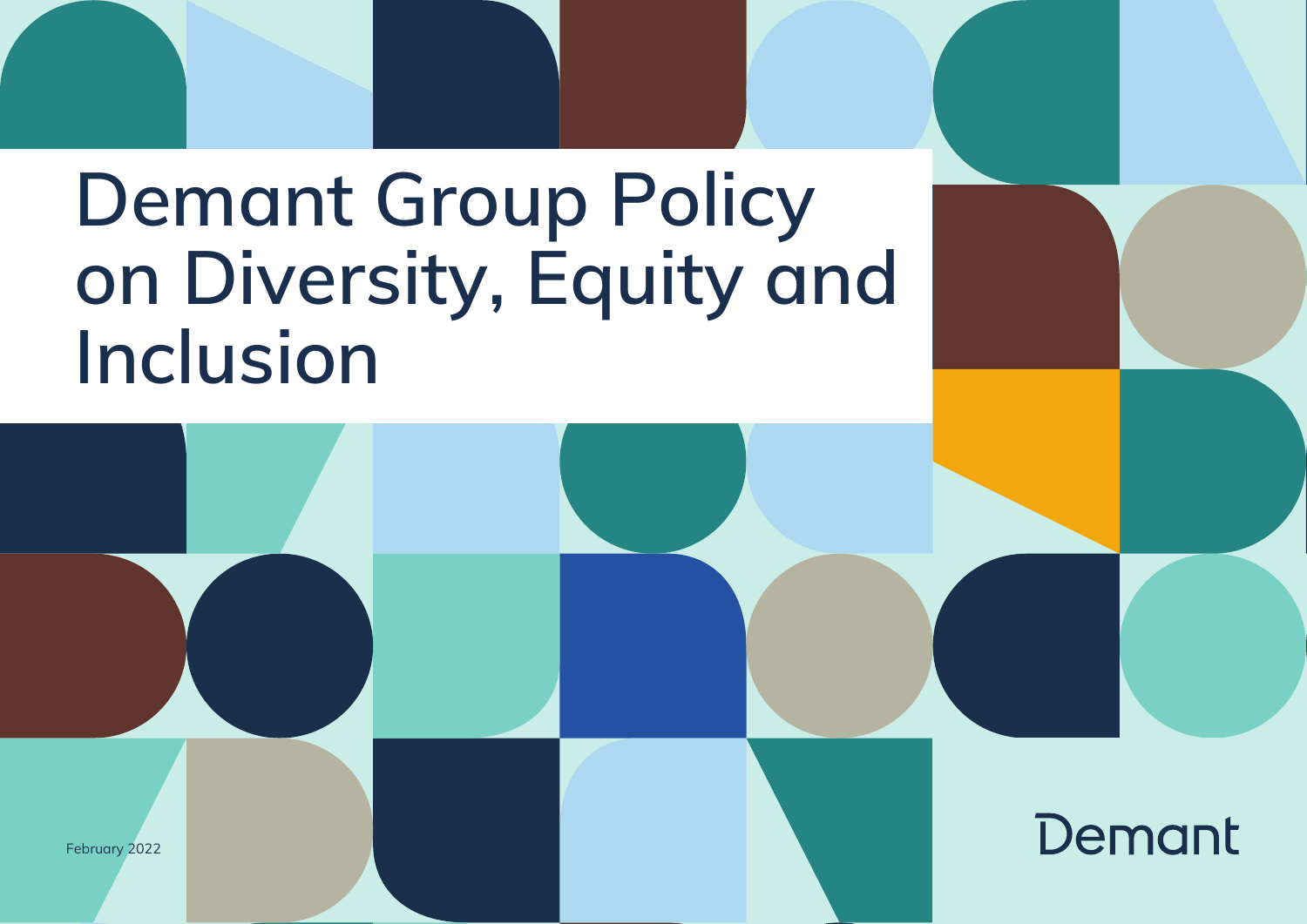# **Demant Group Policy on Diversity, Equity and Inclusion**

In November 2021, Demant launched a Group position paper on Diversity, Equity and Inclusion (DE&I) as part of the overall Demant DE&I programme called Embrace. Following the position paper, this Policy defines and describes global targets and activities for Embrace towards 2025.

# **Our ambition for Diversity, Equity and Inclusion**

Demant is a global company. We are present in all parts of the world and employ people with different ethnic background, personality, nationality, age, gender and education. Demant is built on a heritage of care, health and innovation, and our values reflect the importance of trust, respect, strong collaboration and finding innovative solutions to challenges together. Our heritage and values constitute a strong foundation for an inclusive culture.

While diversity across Demant allows us to draw on a wide range of experience for the benefit of us all and our business, inclusion unlocks the strength of this diversity. In Demant, we want all employees to feel included, have the opportunity to develop as professionals, obtain their personal goals and contribute to the success of the company.

#### **Inclusion - our main priority towards 2025**

In December 2021, a DE&I survey was conducted, covering more than half of all Demant employees in several countries. The survey was intended to strengthen our insight into the level of equity and inclusiveness in Demant. At an overall result level, the survey revealed that a large group of employees do not experience the Demant culture as being as inclusive as we would like. Hence, improving our inclusiveness will be a key leadership priority towards 2025.

We want a workplace culture that welcomes employees of all backgrounds and where all feel valued and appreciated for their unique set of skills, characteristics and contributions. A more inclusive culture will strengthen employee engagement, retention and our ability to attract further diverse talent to Demant. In essence, and in line with our values, we want the Demant culture to be infused by inclusiveness.

# **Key short-term activities**

As part of our Policy and targets towards 2025, we have defined short-term activities to be initiated and executed by 2023. After 2023, we will define new activities.

#### **Diversity, equity and inclusion training for leaders**

In 2022, Demant leaders will be offered leadership development that is focused on the fundamentals of inclusion and the behaviour required to strengthen inclusive leadership. In addition, we have integrated an inclusiveness index in our yearly employee engagement survey providing managers with yearly feedback on the level on inclusiveness in their teams.

### **Focus on diversity, equity and inclusion in recruitments**

We will ensure that we adhere to the principle of the best qualified for the job and put practises in place that reduce unconscious bias. Job requirements must be thoroughly described and consistently used when we assess candidate qualifications. All shortlists for all recruitments must as a rule reflect a mix of gender in candidates and a mix of additional diversity dimensions. Furthermore, we will make sure that communication and tone of voice reflect that we invite people of all traits and backgrounds to apply for jobs with Demant if they are qualified for the job. In the recruitment process for global top-level management positions, we also want to ensure a diverse composition of the group of people involved in the selection of candidates for the position.

#### **Review of core people processes**

We will review core processes like onboarding, performance management and employee development to ensure that they support a stronger culture of inclusiveness for all employees in Demant.

#### **Business area action plans to be included in people agendas**

The annual people agendas for each business area must include an item, clarifying how the business area intends to contribute to overall diversity target achievement.